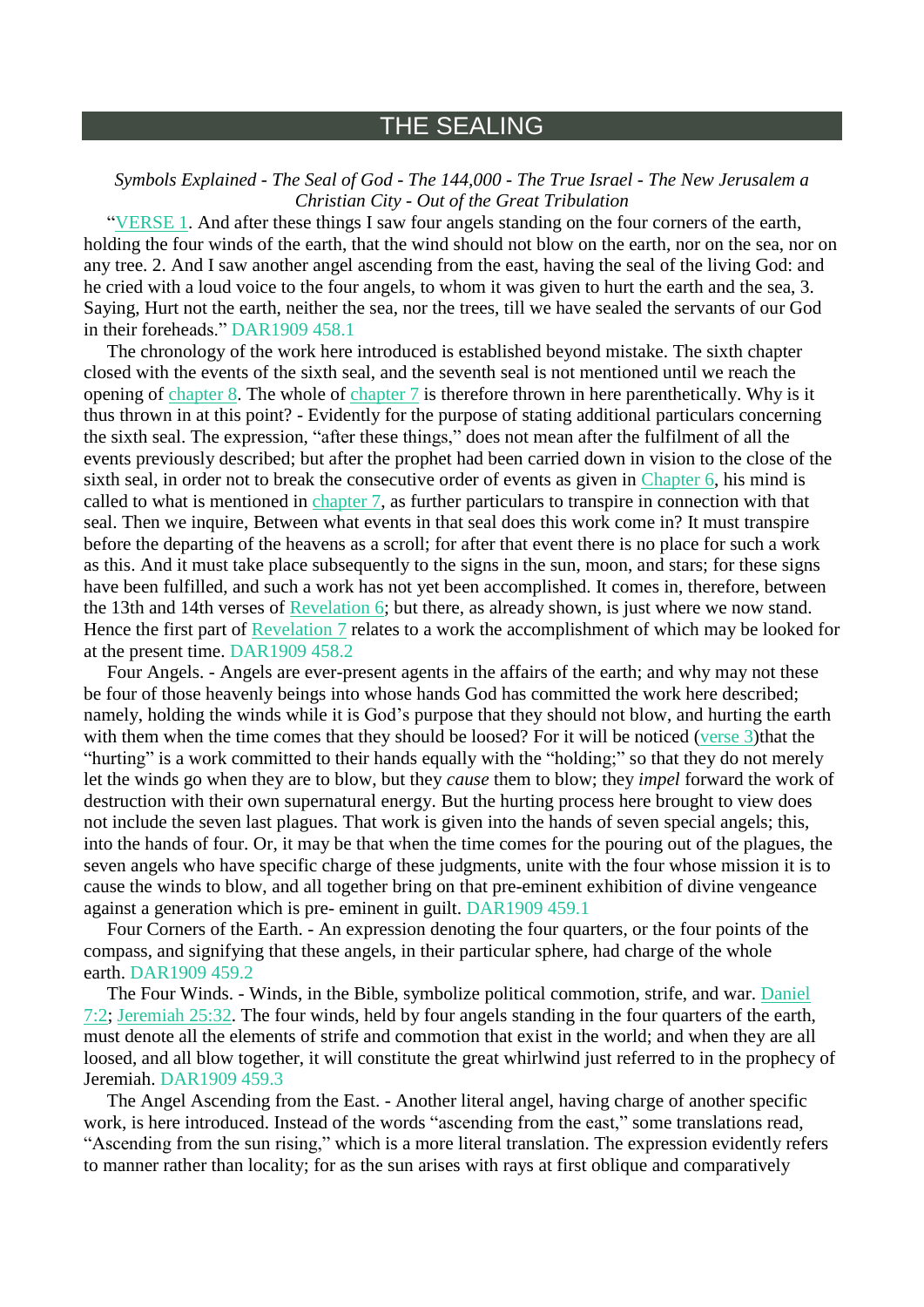powerless, but increases in strength until it shines in all its meridian power and splendor, so the work of this angel commences in weakness, moves onward with ever-accumulating influence, and closes in strength and power. DAR1909 460.1

The Seal of the Living God. - This is the distinguishing characteristic of the ascending angel; he bears with him the seal of the living God. From this fact, and the chronology of his work, we are to determine, if possible, what movement is symbolized by his mission. The nature of his work is evidently embraced in his having the seal of the living God; and to ascertain what his work is, the inquiry must be answered what this seal of the living God is, which he bears with him. DAR1909 460.2

1. *The Term Seal Defined.* - A seal is defined to be an instrument of sealing; that which "is used by individuals, corporate bodies, and states, for making impressions on wax, upon instruments of writing, as an *evidence* of their *authenticity.* The original word in this passage is defined, "A seal,*i.e.*, a signet ring; a mark, stamp, badge; a token, a pledge." Among the significations of the verb are the following: "To secure to anyone to make sure; to set a seal or mark upon anything in token of its being genuine or approved; to attest, to confirm, to establish, to distinguish by a mark." By a comparison of [Genesis](https://m.egwwritings.org/en/book/1965.837#837) 17:11 with [Romans](https://m.egwwritings.org/en/book/1965.57164#57164) 4:11, and [Revelation](https://m.egwwritings.org/en/book/1965.62869#62869) 7:3 with [Ezekiel](https://m.egwwritings.org/en/book/1965.42092#42092) 9:4, in connection with the above definition, the reader will see that the words *token, sign, seal,* and *mark* are used in the Bible as synonymous terms. The seal of God, as brought to view in our text, is to be applied to the servants of God. We are not, of course, to suppose that in this case it is some literal mark to be made in the flesh, but that it is some institution or observance having special reference to God, which will serve as a "mark of distinction" between the worshipers of God and those who are not in truth his servants, though they may profess to follow him. DAR1909 460.3

2. *The Use of a Seal.* - A seal is used to render valid or authentic any enactments, or laws, which a person or power may promulgate. Frequent instances of its use occur in the Scriptures. In 1 [Kings](https://m.egwwritings.org/en/book/1965.19244#19244) [21:8,](https://m.egwwritings.org/en/book/1965.19244#19244) we read that Jezebel "wrote letters in Ahab's name, and sealed the with his seal." These letters then had all the authority of King Ahab. Again in [Esther](https://m.egwwritings.org/en/book/1965.25967#25967) 3:12: "In the name of King Ahasuerus was it written, and sealed with the king's ring." So also in [chapter](https://m.egwwritings.org/en/book/1965.26104#26104) 8:8: "The writing which is written in the king's name, and sealed with the king's ring, may no man reverse." DAR1909 461.1

3. *Where a Seal is Used.* - Always in connection with some law or enactment that demands obedience, or upon documents that are to be made legal, or subject to the provisions of law. The idea of law is inseparable from a seal. DAR1909 461.2

4. *As Applied to God.* - We are not to suppose that to the enactments and laws of God binding upon men, there must be attached a literal seal, made with literal instruments; but from the definition of the term, and the purpose for which a seal is used, as shown above, we must understand a seal to be strictly that which gives validity and authenticity to enactments and laws. This is found, though a literal seal may not be used, in the name or signature of the law-making power, expressed in such terms as to show what the power is, and its right to make laws and demand obedience. Even with a literal seal, the name must always be used. (See the references above given.) An instance of the use of the name alone seems to occur in [Daniel](https://m.egwwritings.org/en/book/1965.44712#44712) 6:8: "Now, O king, establish the decree, and *sign* the writing, that it be not changed, according to the law of the Medes and Persians, which altereth not;" that is, affix the signature of royalty, showing who it is that demands obedience, and his right to demand it. DAR1909 461.3

In a gospel prophecy found in [Isaiah](https://m.egwwritings.org/en/book/1965.36329#36329) 8, we read: "Bind up the testimony, seal the law among my disciples." This must refer to a work of reviving in the minds of the disciples some of the claims of the law which had been overlooked, or perverted from their true meaning, and this, in the prophecy, is called sealing the law, or restoring to it its seal, which had been taken from it. DAR1909 461.4

Again, the 144,000, who in the chapter before us are said to be sealed with the *seal* of God in their foreheads, are again brought to view in [Revelation](https://m.egwwritings.org/en/book/1965.63104#63104) 14:1, where they are said to have the Father's *name* written in their foreheads. DAR1909 462.1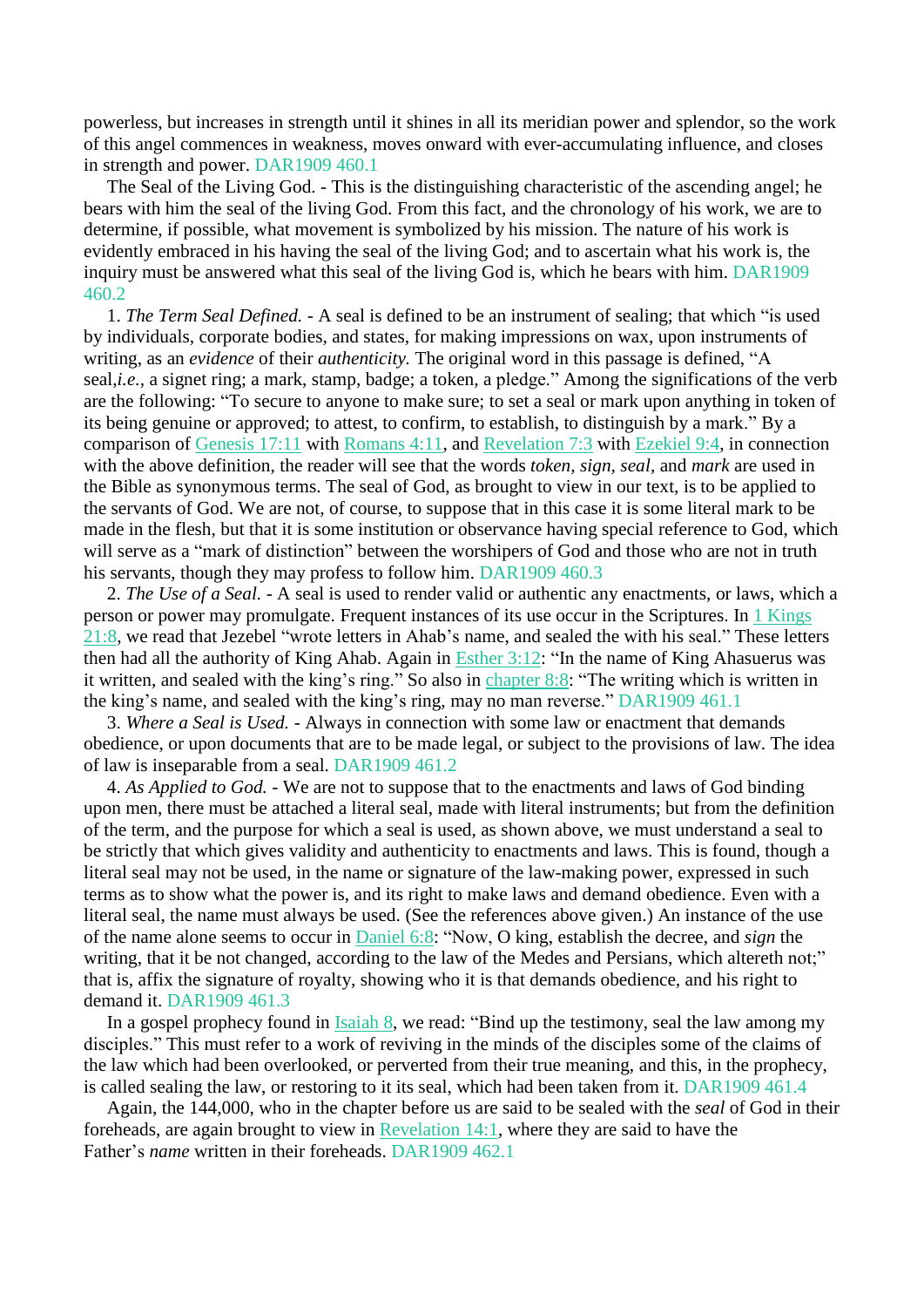From the foregoing reasoning, facts, and declarations of Scripture, two conclusions inevitably follow:- DAR1909 462.2

1. The seal of God is found in connection with the law of God. DAR1909 462.3

2. The seal of God is that part of his law which contains his name, or descriptive title, showing who he is, the extent of his dominion, and his right to rule. DAR1909 462.4

The law of God is admitted by all the leading evangelical denominations to be summarily contained in the decalogue, or ten commandments. We have, then, but to examine these commandments to see which one it is that constitutes the seal of the law, or, in other words, makes known the true God, the law-making power. The first three commandments mention the word *God*; but we cannot tell from these who is meant, for there are multitudes of objects to which this name is applied. There are "gods many and lords many," as the apostle says. 1 [Corinthians](https://m.egwwritings.org/en/book/1965.58183#58183) 8:5. Passing over the fourth commandment for the time being, the fifth contains the words *Lord* and *God,* but does not define them; and the remaining five precepts do not contain the name of God at all. Now what shall be done? With that portion of the law which we have examined, it would be impossible to convict the grossest idolater of sin. The worshiper of images could say, This idol before me is my god; his name is god, and these are his precepts. The worshiper of the heavenly bodies could also say, The sun is my god, and I worship him according to this law. Thus, without the fourth commandment, the decalogue is null and void, so far as it pertains to enforcing the worship of the true God. But let us now add the fourth commandment, restore to the law this precept, which many are ready to contend has been expunged, and see how the case will then stand. As we examine this commandment, which contains the declaration, "For in six days the Lord made heaven and earth, the sea, and all that in them is," etc., we see at once that we are reading the requirements of Him who created all things. The sun, then, is not the God of the decalogue; the true God is he who made the sun. No object in heaven or earth is the being who here demands obedience; for the God of this law is the one who made all created things. Now we have a weapon against idolatry. Now this law can no longer be applied to false gods, who "have not made the heavens and the earth." [Jeremiah](https://m.egwwritings.org/en/book/1965.39206#39206) [10:11.](https://m.egwwritings.org/en/book/1965.39206#39206) Now the author of this law has declared who he is, the extent of his dominion, and his right to rule; for every created intelligence must at once assent that He who is the Creator of all, has a right to demand obedience from all his creatures. Thus with the fourth commandment in its place, this wonderful document, the decalogue, the only document among men which God ever wrote with his own finger, has a signature; it has that which renders it intelligible and authentic; it has a seal. DAR1909 462.5

But without the fourth commandment, it lacks all these things. DAR1909 463.1

From the foregoing reasoning, it is evident that the fourth commandment constitutes the seal of the law of God, or the seal of God. But the Scriptures do not leave us without direct testimony on this point. DAR1909 463.2

We have seen above that in Scripture usage, *sign, seal, token,* and *mark* are synonymous terms. Now the Lord expressly says that the Sabbath is a *sign* between him and his people. "Verily my Sabbaths ye shall keep; for it is a *sign* between me and you throughout your generations; *that ye may know that I am the Lord* that doth sanctify you." [Exodus](https://m.egwwritings.org/en/book/1965.4952#4952) 31:13. The same fact is again stated by the prophet Ezekiel, [chapter](https://m.egwwritings.org/en/book/1965.42665#42665) 20:12, 20. Here the Lord told his people that the very object of their keeping the Sabbath, that is, observing the fourth commandment, was that they might *know* that he was the true God. This is the same as if the Lord had said, "The Sabbath is a seal. On my part it is the seal of my authority, the sign that I have the right to command obedience; on your part it is a token that you take me to be your God." DAR1909 463.3

Should it be said that this principle can have no application to Christians at the present time, as the Sabbath was a sign between God and the Jews only, it would be sufficient to reply that the terms *Jew* and *Israel,* in a true Scriptural sense, are not confined to the literal seed of Abraham. Abraham was chosen at first because he was the friend of God while his fathers were idolaters; and his seed were chosen to be God's people, the guardians of his law and the depositaries of his truth,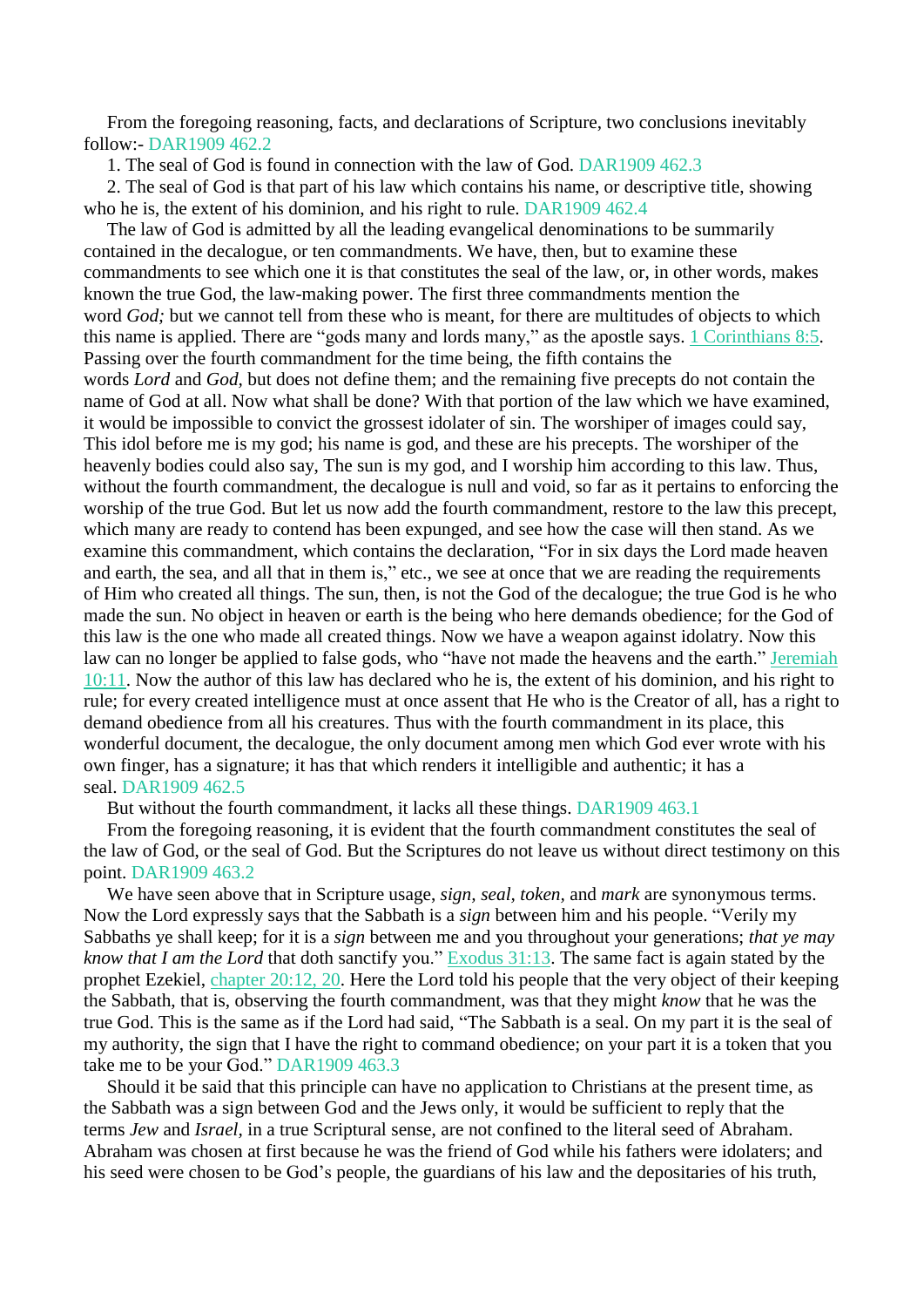because all others had apostatized from him; and it is true that these words respecting the Sabbath were spoken to them while they enjoyed the honor of being thus set apart from all others. But when the middle wall of partition was broken down, and the Gentiles were called into be partakers of the blessings of Abraham, all God's people, both Jews and Gentiles, were brought into a new and more intimate relation to God through his Son, and they are now called "Jews inwardly" and "Israelites indeed." And now the declaration applied to all such; for they have as much occasion to *know* the Lord as had his people of old. DAR1909 464.1

Thus the fourth commandment, or the Sabbath, is taken by the Lord as a *sign* between him and his people, or the *seal* of his law in both dispensations; the people by that commandment signifying that they are the worshipers of the true God, and God, by the same commandment, making himself known as their rightful ruler, inasmuch as he is their Creator. DAR1909 464.2

In harmony with this idea, the significant fact is to be noticed that whenever the sacred writers wish to point out the true God in distinction from false gods of every description, an appeal is made to the great facts of creation, upon which the fourth commandment is based. (See 2 Kings [19:15;](https://m.egwwritings.org/en/book/1965.20499#20499) [2](https://m.egwwritings.org/en/book/1965.22832#22832) [Chronicles](https://m.egwwritings.org/en/book/1965.22832#22832) 2:12; [Nehemiah](https://m.egwwritings.org/en/book/1965.25475#25475) 9:6; Psalm [115:4-7,](https://m.egwwritings.org/en/book/1965.32283#32283) 15; [121:2;](https://m.egwwritings.org/en/book/1965.32787#32787) [124:8;](https://m.egwwritings.org/en/book/1965.32844#32844) [134:3;](https://m.egwwritings.org/en/book/1965.32984#32984) [146:6;](https://m.egwwritings.org/en/book/1965.33340#33340) [Isaiah](https://m.egwwritings.org/en/book/1965.37478#37478) [37:16;](https://m.egwwritings.org/en/book/1965.37478#37478) [42:5;](https://m.egwwritings.org/en/book/1965.37717#37717) [44:24;](https://m.egwwritings.org/en/book/1965.37863#37863) [45:12;](https://m.egwwritings.org/en/book/1965.37896#37896) Job [9:8;](https://m.egwwritings.org/en/book/1965.26584#26584) Isaiah [51:13;](https://m.egwwritings.org/en/book/1965.38128#38128) Jeremiah [10:10-12;](https://m.egwwritings.org/en/book/1965.39204#39204) [Psalm](https://m.egwwritings.org/en/book/1965.31536#31536) 96:5; [Jeremiah](https://m.egwwritings.org/en/book/1965.40300#40300) [32:17;](https://m.egwwritings.org/en/book/1965.40300#40300) [51:15;](https://m.egwwritings.org/en/book/1965.41277#41277) Acts [4:24;](https://m.egwwritings.org/en/book/1965.55161#55161) [14:15;](https://m.egwwritings.org/en/book/1965.55937#55937) [17:23,](https://m.egwwritings.org/en/book/1965.56174#56174) 24,etc.) DAR1909 464.3

We refer again to the fact that the same company who in [Revelation](https://m.egwwritings.org/en/book/1965.62865#62865) 7 have the seal of the living God in their foreheads, are brought to view again in [Revelation](https://m.egwwritings.org/en/book/1965.63104#63104) 14:1, having the Father's *name* in their foreheads. This is good proof that the "seal of the living God" and the "Father's name" are used synonymously. The chain of evidence on this point is rendered complete, when it is ascertained that the fourth commandment, which has been shown to be the seal of the law, is spoken of by the Lord as that which contains his name. The proof of this will be seen by referring to [Deuteronomy](https://m.egwwritings.org/en/book/1965.10873#10873) 16:6: "But at the place which the Lord thy God shall choose to place his *name* in, there shalt thou sacrifice the passover," etc. What was there where they sacrificed the passover? - There was the sanctuary, having in its holiest apartment the ark with the ten commandments, the fourth of which declared the true God, and contained his name. Wherever this fourth commandment was, there God's name was placed: and this was the only object to which the language could be applied. (See [Deuteronomy](https://m.egwwritings.org/en/book/1965.10663#10663) 12:5, [11,](https://m.egwwritings.org/en/book/1965.10663#10663) 21; [14:23,](https://m.egwwritings.org/en/book/1965.10801#10801) 24, etc.) DAR1909 464.4

Having now ascertained that the seal of God is his holy Sabbath, having his name, we are prepared to proceed with the application. By the scenes introduced in the verses before us, namely, the four winds apparently about to blow, bringing war and trouble upon the land, and this work restrained till the servants of God should be sealed, as though a preparatory work must be done for them to save them from this trouble, we are reminded of the houses of the Israelites marked with the blood of the paschal lamb, and spared as the destroying angel passed over to slay the first-born of the Egyptians [\(Exodus](https://m.egwwritings.org/en/book/1965.3701#3701) 12); also of the mark made by the man with a writer's ink-horn [\(Ezekiel](https://m.egwwritings.org/en/book/1965.42086#42086) 9) upon all those who were to be spared by the men with the slaughtering weapons who followed after; and we conclude that the seal of God, here placed upon his servants, is some distinguishing mark, or religious characteristic, through which they will be exempted from the judgments of God that fall on the wicked around them. DAR1909 465.1

As we have found the seal of God in the fourth commandment, the inquiry follows, Does the observance of that commandment involve any peculiarity in religious practice? - Yes, a very marked and striking one. It is one of the most singular facts to be met with in religious history that, in an age of such boasted gospel light as the present, when the influence of Christianity is so powerful and wide-spread, one of the most striking peculiarities in practice which a person can adopt, and one of the greatest crosses he can take up, even in the most enlightened and Christian lands, is the simple observance of the law of God. For the fourth commandment requires the observance of the seventh day of each week as the Sabbath of the Lord; but almost all Christendom, through the combined influences of paganism and the papacy, have been beguiled into the keeping of the first day. A person has but to commence the observance of the day enjoined in the commandment, and a mark of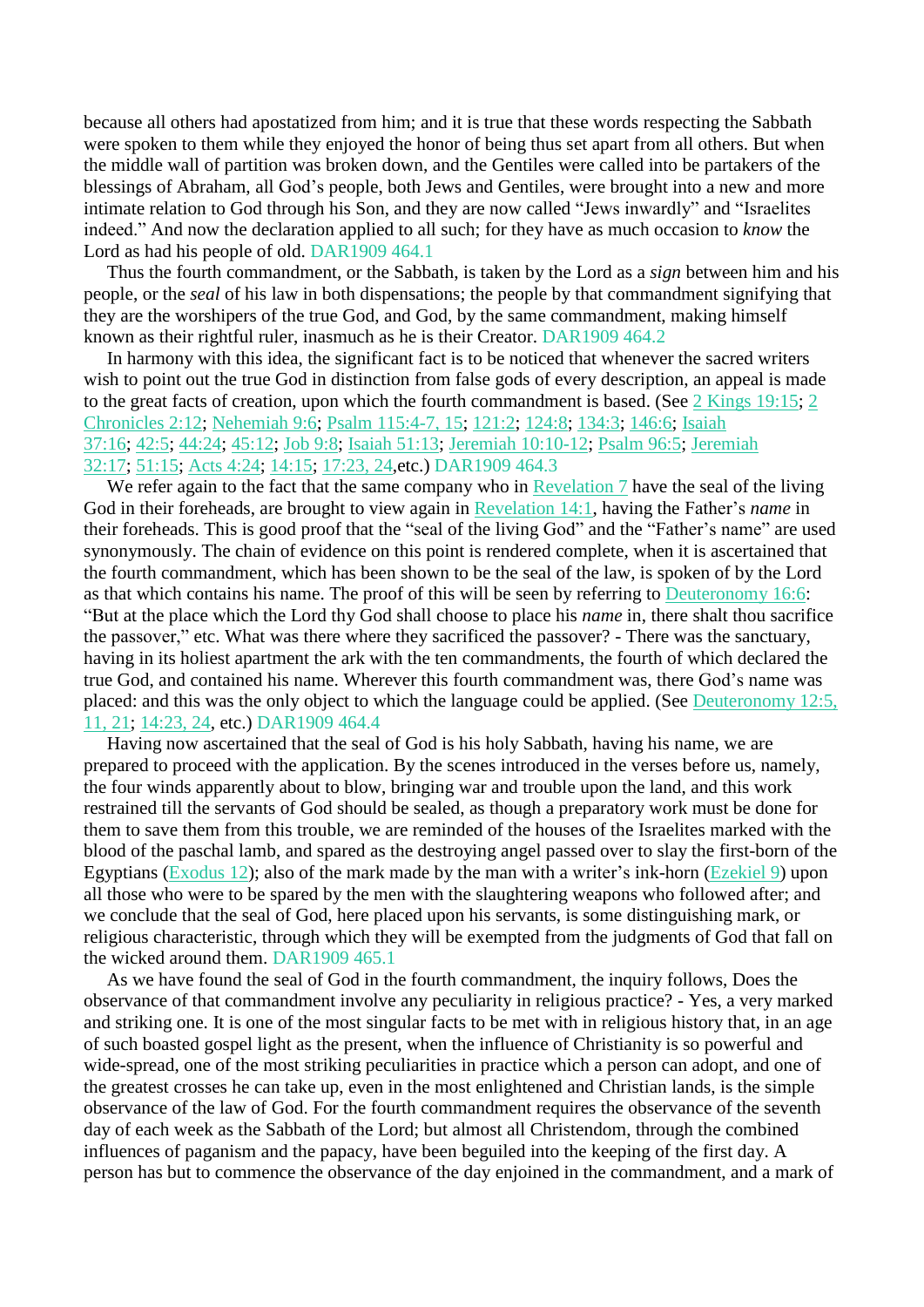peculiarity is upon him at once. He is distinct alike from the professedly religious world and the unconverted world. DAR1909 465.2

We conclude, then, that the angel ascending from the east, having the seal of the living God, is a divine messenger in charge of a work of reform to be carried on among men in reference to the Sabbath of the fourth commandment. The agents of this work on the earth are of course ministers of Christ; for to men is given the commission of instructing their fellow men in Bible truth; but as there is order in the execution of all the divine counsels, it seems not improbable that a literal angel may have the charge and oversight of this work. DAR1909 466.1

We have already noticed the chronology of this work as locating it in our own time. This is further evident from the fact that, as the next event after the sealing of these servants of God, we behold them before the throne, with palms of victory in their hands. The sealing is therefore the last work to be accomplished for them prior to their redemption. DAR1909 466.2

In [Revelation](https://m.egwwritings.org/en/book/1965.63104#63104) 14 we find the same work again brought to view under the symbol of an angel flying in the midst of heaven with the most terrific warning that ever fell upon the ears of men. We shall speak of this more fully when we reach that chapter. We refer to it now, as it is the last work to be accomplished for the world before the coming of Christ, which is the next event in order in that prophecy, and hence must synchronize with the work here brought to view in [Revelation](https://m.egwwritings.org/en/book/1965.62865#62865) 7:1-3. The angel with the seal of the living God, mentioned in [Chapter](https://m.egwwritings.org/en/book/1965.62865#62865) 7, is therefore the same as the third angel of [chapter](https://m.egwwritings.org/en/book/1965.63104#63104) 14. And this view strengthens the foregoing exposition of the seal. For while, as the result of the work in [chapter](https://m.egwwritings.org/en/book/1965.62865#62865) 7, a certain company are sealed with the seal of the living God, as the result of the third message of [chapter](https://m.egwwritings.org/en/book/1965.63104#63104) 14 a company are brought out rendering Scriptural obedience to all the *"commandments of God."* [Verse](https://m.egwwritings.org/en/book/1965.63126#63126) 12. It is the fourth commandment of the decalogue and that alone which the Christian world is openly violating and teaching men to violate; and that this is the representative question in this message is evident from the fact that the keeping of the commandments, observing, with all the other moral precepts, the Lord's Sabbath, is what distinguishes the servants of God from those who worship the beast and receive his mark, which is, as will be hereafter shown, the observance of a counterfeit sabbath. DAR1909 466.3

Having thus briefly noticed the main points of the subject, we now come to the most striking feature of all. In exact accordance with the foregoing chronological argument, we find this work already in process of fulfilment before our eyes. The third angel's message is going forth; the angel ascending from the east is on his mission; the reform on the Sabbath question has commenced; it is surely, though yet in comparative silence, working its way through the land; it is destined to agitate every country entitled to the light of the gospel; and it will result in bringing out a people prepared for the soon coming of the Saviour, and sealed for his everlasting kingdom. DAR1909 467.1

With one more question we leave these verses, upon which we have so lengthily dwelt. Have we seen among the nations any movements which would indicate that the cry of the ascending angel, "Hurt not," etc., by the blowing of the winds, "till we have sealed the servants of our God," has in any manner been answered? The time during which the winds are held could not, from the nature of the case, be a time of profound peace. This would not answer to the prophecy. For in order to make it manifest that the winds are being held, there must be disturbance, agitation, anger, and jealousy among the nations, with an occasional outburst of strife, like a fitful gust breaking away from the imprisoned and struggling tempest; and these outbursts must be suddenly and unexpectedly checked. Then, but not otherwise, would it be evident to him who looked at events in the light of prophecy, that for some good purpose the restraining hand of Omnipotence was laid upon the surging elements of strife and war. And such has been the aspect of our times for nearly half a century. Commencing with the great revolution of 1848, when so many European thrones toppled into the dust, what a state of anger and political unrest has existed among all the nations of the earth! New and unlooked-for complications have suddenly sprung up, throwing matters into apparently inextricable confusion, and threatening immediate and direful war. And now and then the conflict has burst forth in fury, and a thousand voices have been raised to predict that the great crisis had come, that universal war must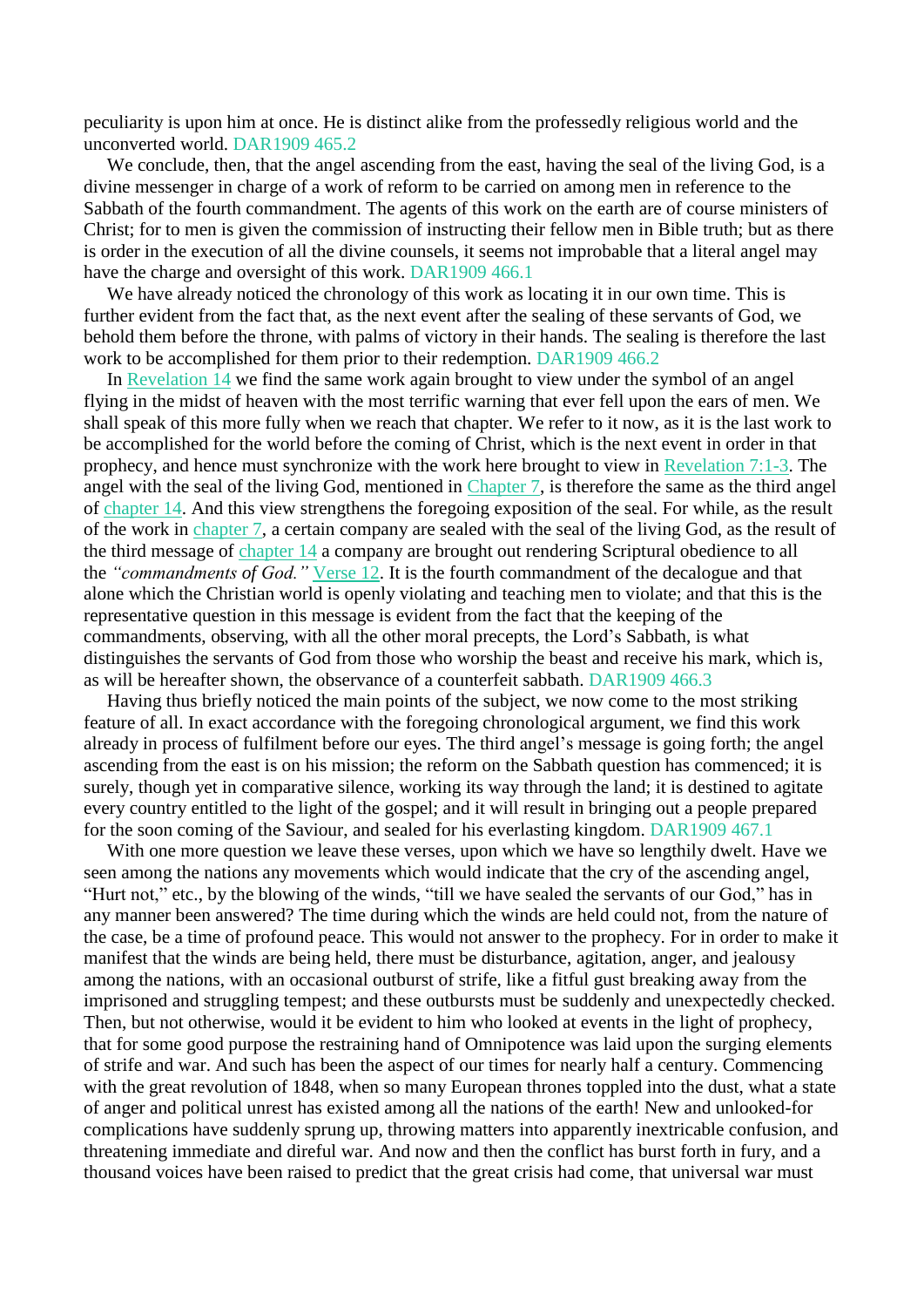result, and the termination no man could foretell, when suddenly and unaccountably it has been extinguished, and all subsided into quiet again. DAR1909 467.2

In our own land the terrible civil war of 1861 to 1865 is a notable instance. By the spring of the latter year, so great had become the pressure upon the nation for men and means to continue the war that it began seriously to impede the progress of the work symbolized by the ascending angel, even threatening to arrest it entirely. Those interested in these truths, believing that the time had come for the application of the prophecy, and that the words of the angel, "Hurt not," etc., indicated a movement on the part of the church, accordingly raised their petitions to the Ruler of nations to restrain the cruel work of tumult and war. Days of fasting and prayer were set apart for this purpose. The time at which this occurred was a dark and gloomy period of the war; and not a few high in political life predicted its indefinite continuance, and an appalling intensity of all its evils. But suddenly a change came; and not three months had elapsed from the time of which we speak, ere the last army of the Southern Confederacy had surrendered, and all its soldiers had laid down their arms. So sudden and entire was the collapse, and so grateful were all hearts for relief from the pressure of the terrible strife, that the nation broke forth into a song of jubilee, and these words were conspicuously displayed at the national capital: *"This is the Lord's doing; it is marvelous in our eyes."* There are those who believe there was a definite cause for this sudden cessation of the strife, of which, of course, the world is but little aware. The sudden conclusion of the Franco-German war of 1870, of the war between Turkey and Russia in 1877-78, the Spanish-American war in 1896, and the recent war between Russia and Japan, may be cited as still later examples. DAR1909 468.1

["VERSE](https://m.egwwritings.org/en/book/1965.62871#62871) 4. And I heard the number of them which were sealed: and there were sealed an hundred and forty and four thousand of all the tribes of the children of Israel. 5. Of the tribe of Juda were sealed twelve thousand. Of the tribe of Reuben were sealed twelve thousand. Of the tribe of Gad were sealed twelve thousand. 6. Of the tribe of Aser were sealed twelve thousand. Of the tribe of Nepthalim were sealed twelve thousand. Of the tribe of Manasses were sealed twelve thousand. 7. Of the tribe of Simeon were sealed twelve thousand. Of the tribe of Levi were sealed twelve thousand. Of the tribe of Issachar were sealed twelve thousand. 8. Of the tribe of Zabulon were sealed twelve thousand. Of the tribe of Joseph were sealed twelve thousand. Of the tribe of Benjamin were sealed twelve thousand." DAR1909 469.1

The number sealed is here stated to be one hundred and forty- four thousand; and from the fact that twelve thousand are sealed from each of the twelve tribes, many suppose that this work must have been accomplished as far back at least as about the beginning of the Christian era, when these tribes were literally in existence. They do not see how it can apply to our own time, when every trace of distinction between these tribes has been so long and so completely obliterated. We refer such persons to the opening language of the Epistle of James: "James, a servant of God and of the Lord Jesus Christ, to the *twelve tribes* which are scattered abroad, greeting. *My brethren,* count it all joy when ye fall into divers temptations," etc. Those whom James here addresses are (1) Christians; for they are his brethren; (2) They are not the converts to Christianity from the Jews, the twelve tribes of his own day; for he addresses them in view of the coming of the Lord. (See [chapter](https://m.egwwritings.org/en/book/1965.62801#62801) 5.) He is thus addressing the last generation of Christians, the Christians of our own day, and he calls them the twelve tribes scattered abroad. How can this be? Paul explains in Romans [11:17-24.](https://m.egwwritings.org/en/book/1965.57557#57557) In the striking figure of grafting which he there introduces, the tame olive tree represents Israel. Some of the branches, the natural descendants of Abraham, were broken off because of unbelief (in Christ). Through faith in Christ the wild olive scions, the Gentiles, are grafted into the tame olive stock, and thus the twelve tribes are perpetuated. And here we find an explanation of the language of the same apostle: "They are not all Israel which are of Israel," and "He is not a Jew which is one outwardly, ... but he is a Jew which is one inwardly." [Romans](https://m.egwwritings.org/en/book/1965.57425#57425) 9:6-8; [2:28,](https://m.egwwritings.org/en/book/1965.57076#57076) 29. So we find on the gates of the New Jerusalem - which is a New Testament or Christian, not a Jewish, city - the names of the twelve tribes of the children of Israel. On the foundations of this city are inscribed the names of the twelve apostles of the Lamb, and on the gates the names of the twelve tribes of Israel. [Revelation](https://m.egwwritings.org/en/book/1965.63387#63387) 21:12-14.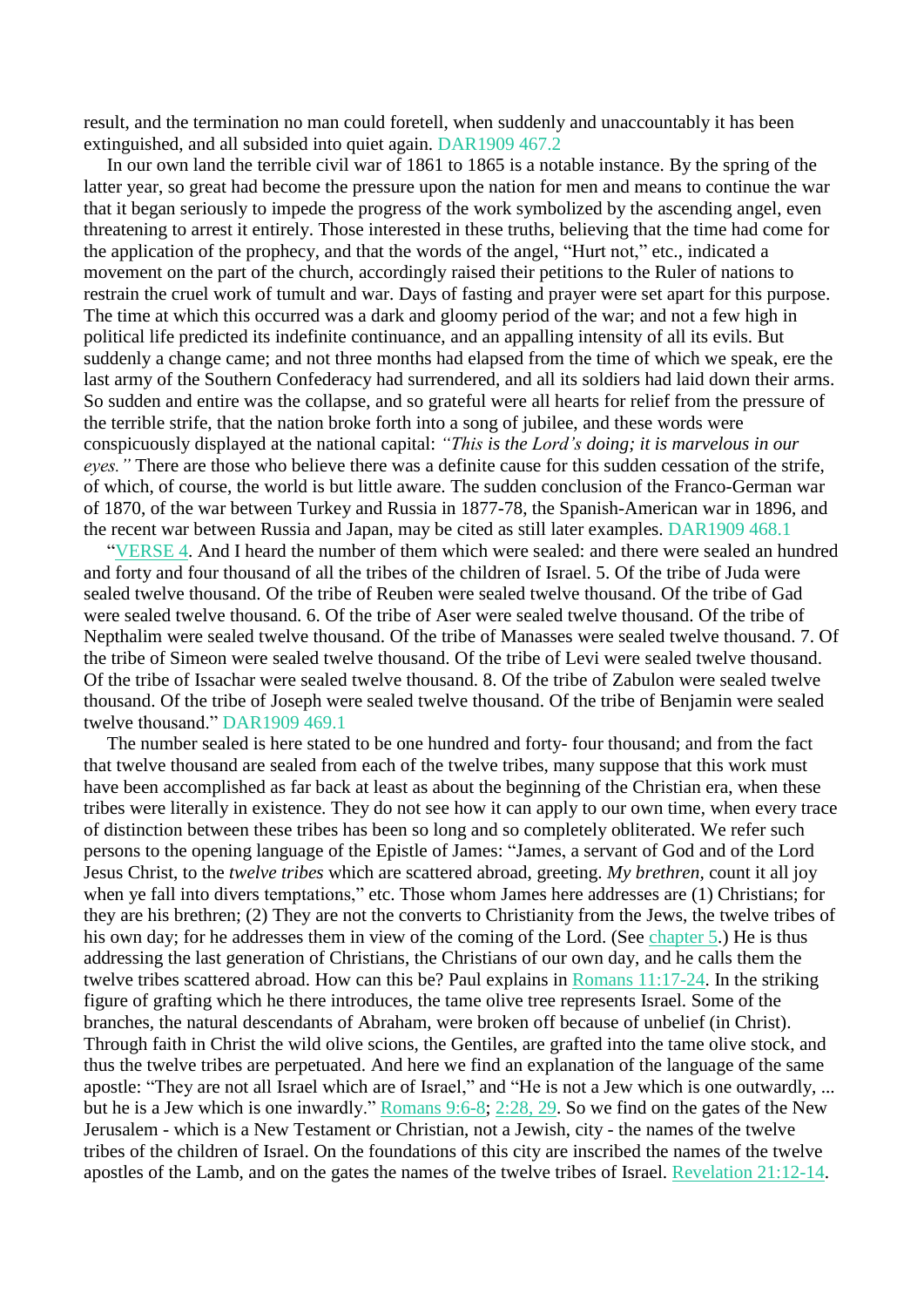If the twelve tribes belong exclusively to the former dispensation, the more natural order would have been to have their names on the foundations, and those of the twelve apostles on the gates; but no, the names of the twelve tribes are on the gates. And as through these gates, so inscribed, all the redeemed hosts will go in and out, so, as belonging to these twelve tribes, will all the redeemed be reckoned, whether on earth they were Jews or Gentiles. Of course we look in vain for any marks of distinction between the tribes here on earth; and since Christ has appeared in the flesh, the preservation of the genealogy of the tribes is not necessary. But in heaven, where the names of the church or the first-born are being enrolled, we may be sure there is order, and that each name is enrolled in its own tribe. [Hebrews](https://m.egwwritings.org/en/book/1965.61676#61676) 12:23. DAR1909 469.2

It will be observed that the enumeration of the tribes here differs from that given in other places. The twelve sons of Jacob, who became the heads of great families, called tribes, were Reuben, Simeon, Levi, Judah, Issachar, Zebulun. Benjamin, Dan, Naphtali, Gad, Asher, and Joseph. But Jacob, on his dying bed, adopted the sons of Joseph, Ephraim and Manasseh, to constitute two of the tribes of Israel. [Genesis](https://m.egwwritings.org/en/book/1965.2964#2964) 48:5. DAR1909 470.1

This divided the tribe of Joseph, making thirteen tribes in all. Yet in the distribution of the land of Canaan by lot, they numbered but twelve tribes, and made but twelve lots; for the tribe of Levi was left out, being appointed to the service of the tabernacle, and having no inheritance. But in the passage before us, Ephraim and Dan are omitted, and Levi and Joseph put in their places. The omission of Dan is accounted for by commentators on the ground that that tribe was the one chiefly addicted to idolatry. (See [Judges](https://m.egwwritings.org/en/book/1965.14227#14227) 18, etc.) The tribe of Levi here takes its place with the rest, as in the heavenly Canaan the reasons for their not having an inheritance will not exist, as in the earthly; and Joseph is probably put for Ephraim, it being a name which appears to have been applied to either the tribe of Ephraim or Manasseh. [Numbers](https://m.egwwritings.org/en/book/1965.8309#8309) 13:11. DAR1909 471.1

Twelve thousand were sealed "out of" each of the twelve tribes, showing that not all who in the records of heaven had a place among these tribes when this sealing work commenced, stood the test, and were overcomers at last; for the names of those already in the book of life will be blotted out, unless they overcome. [Revelation](https://m.egwwritings.org/en/book/1965.62741#62741) 3:5. DAR1909 471.2

["VERSE](https://m.egwwritings.org/en/book/1965.62881#62881) 9. After this I beheld, and, lo, a great multitude, which no man could number, of all nations, and kindreds, and people, and tongues, stood before the throne, and before the Lamb, clothed with white robes, and palms in their hands; 10. And cried with a loud voice, saying, Salvation to our God which sitteth upon the throne, and unto the Lamb. 11. And all the angels stood round about the throne, and about the elders and the four beasts, and fell before the throne on their faces, and worshiped God, 12. Saying, Amen: Blessing, and glory, and wisdom, and thanksgiving, and honor, and power, and might, be unto our God forever and ever. Amen." DAR1909 471.3

The sealing having been accomplished, John beholds a countless multitude worshiping God in rapture before his throne. This vast throng are undoubtedly the saved out of every nation, kindred, tribe, and tongue, raised from the dead at the second coming of Christ, showing that the sealing is the last work accomplished for the people of God prior to translation. DAR1909 471.4

["VERSE](https://m.egwwritings.org/en/book/1965.62889#62889) 13. And one of the elders answered, saying unto me, What are these which are arrayed in white robes? and whence came they? DAR1909 471.5

14. And I said unto him, Sir, thou knowest. And he said to me, These are they which came out of great tribulation, and have washed their robes, and made them white in the blood of the Lamb. 15. Therefore are they before the throne of God, and serve him day and night in his temple; and he that sitteth on the throne shall dwell among them. 16. They shall hunger no more, neither thirst any more; neither shall the sun light on them, nor any heat. 17. For the Lamb which is in the midst of the throne shall feed them, and shall lead them unto living fountains of waters: and God shall wipe away all tears from their eyes." DAR1909 472.1

The questions proposed by one of the elders to John, "What are these which are arrayed in white robes? and whence came they?" taken in connection with John's answer, "Sir, thou knowest," implying that John did not know, would seem to be devoid of all point, if they had reference to the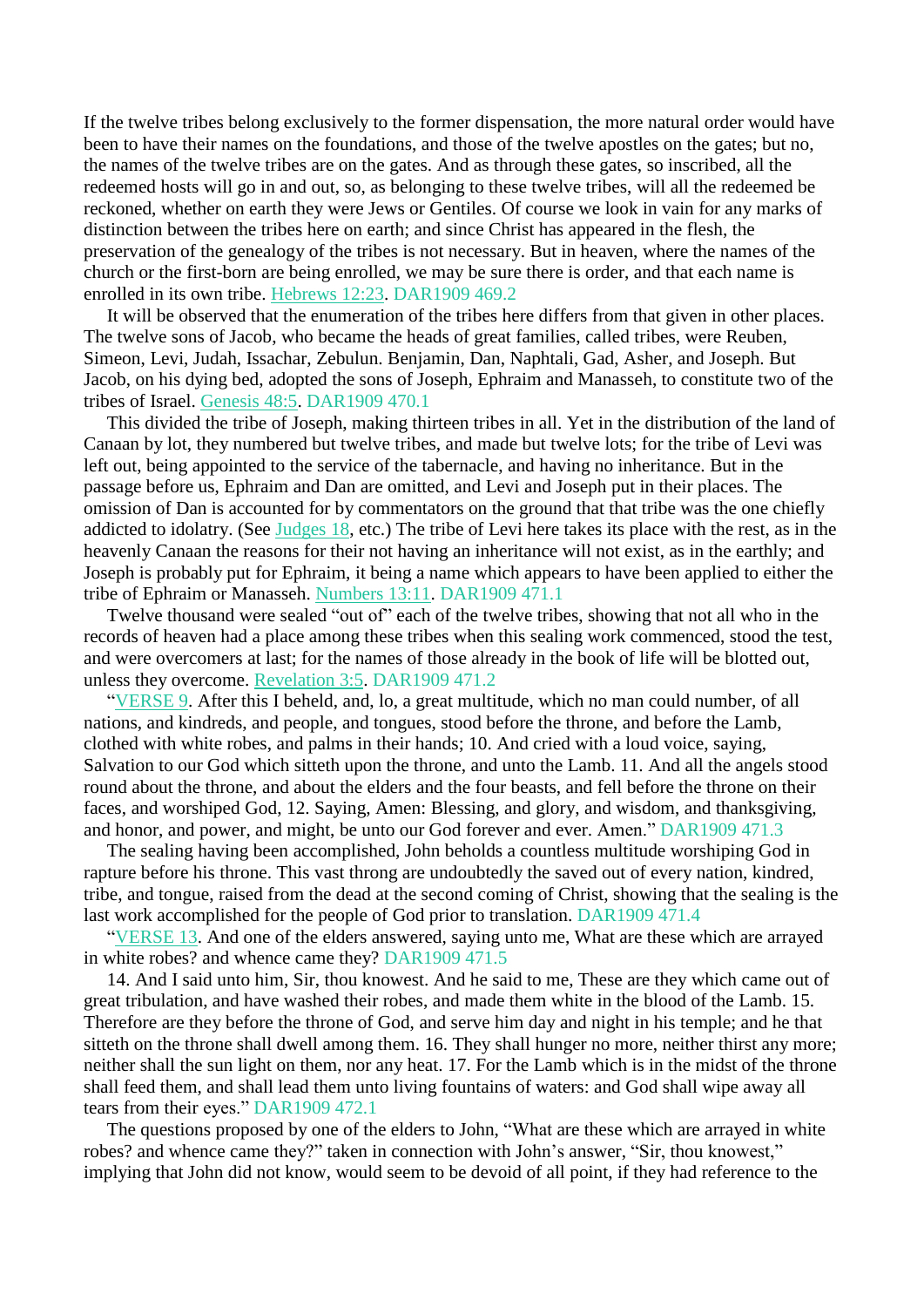whole of the great multitude now before him. For John did know who they were, and from whence they came; inasmuch as he had just said that they were people - redeemed of course - out of all nations, kindreds, people, and tongues; and John could have answered. These are the redeemed ones from all the nations of the earth. But if a special company in this vast throng were referred to, distinguished by some special mark or position, then it might not be so evident who they were, and what had given them their peculiarity; and the questions, as applied to them, would be appropriate and pertinent. We therefore incline to the view that attention is called to a special company by the questions which were proposed by one of the elders: and no company is brought to view to which special allusion would more naturally be made than to the company spoken of in the first part of the chapter; namely, the 144,000. John had indeed seen this company in their mortal state, as they were receiving the seal of the living God amid the troublous scenes of the last days; but as they here stand among the redeemed throng, the transition is so great, and the condition in which they now appear so different, that he does not recognize them as the special company which he saw sealed upon the earth. And to this company, the specifications that follow seem to be specially applicable. DAR1909 472.2

1. *They Came out of Great Tribulation.* - While it is true in some degree of all Christians that they must "through much tribulation enter into the kingdom of God," it is true in a very emphatic sense of the 144,000. They pass through the great time of trouble such as never was since there was a nation. [Daniel](https://m.egwwritings.org/en/book/1965.45056#45056) 12:1. They experience the mental anguish of the time of Jacob's trouble. [Jeremiah](https://m.egwwritings.org/en/book/1965.40144#40144) [30:4-7.](https://m.egwwritings.org/en/book/1965.40144#40144) They stand without a mediator through the terrific scenes of the seven last plagues, those exhibitions of God's unmingled wrath in the earth. Revelation, [chapters](https://m.egwwritings.org/en/book/1965.63145#63145) 15, 16. They pass through the severest time of trouble the world has ever known, although they are delivered out of it. DAR1909 472.3

2. *White Robes.* - They wash their robes and make them white in the blood of the Lamb. To the last generation the testimony is very emphatic on the subject of obtaining the white raiment. [Revelation](https://m.egwwritings.org/en/book/1965.62741#62741) 3:5, 18. And though the 144,000 are accused of rejecting Christ, and trusting to their own works for salvation, because they refuse to violate the commandments of God [\(Revelation](https://m.egwwritings.org/en/book/1965.63104#63104) [14:1,](https://m.egwwritings.org/en/book/1965.63104#63104) 12), in the great day that calumny will be wiped off. It will be seen that they have rested their hope of life on the merits of the shed blood of their divine Redeemer, making him their source of righteousness. There is peculiar force in saying of these that they have washed their robes, and made them white in the blood of the Lamb. DAR1909 473.1

3. *The First-fruits.* - [Verse](https://m.egwwritings.org/en/book/1965.62893#62893) 15 describes the post of honor they occupy in the kingdom, and their nearness to God. In another place they are called "the first-fruits unto God and the Lamb." [Revelation](https://m.egwwritings.org/en/book/1965.63110#63110) 14:4. DAR1909 473.2

4. /They Shall Hunger No More. *- In [verse](https://m.egwwritings.org/en/book/1965.62895#62895) 16 it is said, "They shall hunger no more, neither* thirst any more." This shows that they have once suffered hunger and thirst. To what can this refer: As it doubtless has reference to some special experience, may it not refer to their trials in the time of *trouble, more especially during the last plagues? In this time the righteous will be reduced to bread and water; and though that "will be sure" [\(Isaiah](https://m.egwwritings.org/en/book/1965.37328#37328) 33:16), enough for sustenance, yet may it not be* that when the pastures, with all fruits and vegetation, are dried up (Joel [1:18-20\)](https://m.egwwritings.org/en/book/1965.45527#45527), and the rivers and *fountains are turned to blood [\(Revelation](https://m.egwwritings.org/en/book/1965.63168#63168) 16:4-9), to reduce their connection with earth and earthly* things to the lowest limit, the saints who pass through that time will be brought occasionally to the *extreme degrees of hunger and thirst? But the kingdom once gained, "they shall hunger no more, neither thirst any more." And the prophet continues in reference to this company, "Neither shall the* sun light on them, nor any heat." We remember that the 144,000 live through the time when power is given unto the sun "to scorch men with fire." [Revelation](https://m.egwwritings.org/en/book/1965.63176#63176) 16:8, 9. And though they are shielded from *the deadly effect which it has upon the wicked around them, we cannot suppose that their sensibilities will be so deadened that they will feel no unpleasant sensations from the terrific heat.* No; as they enter the fields of the heavenly Canaan, they will be prepared to appreciate the divine *assurance that the sun shall not light upon or injure them, nor any heat.* DAR1909 473.3